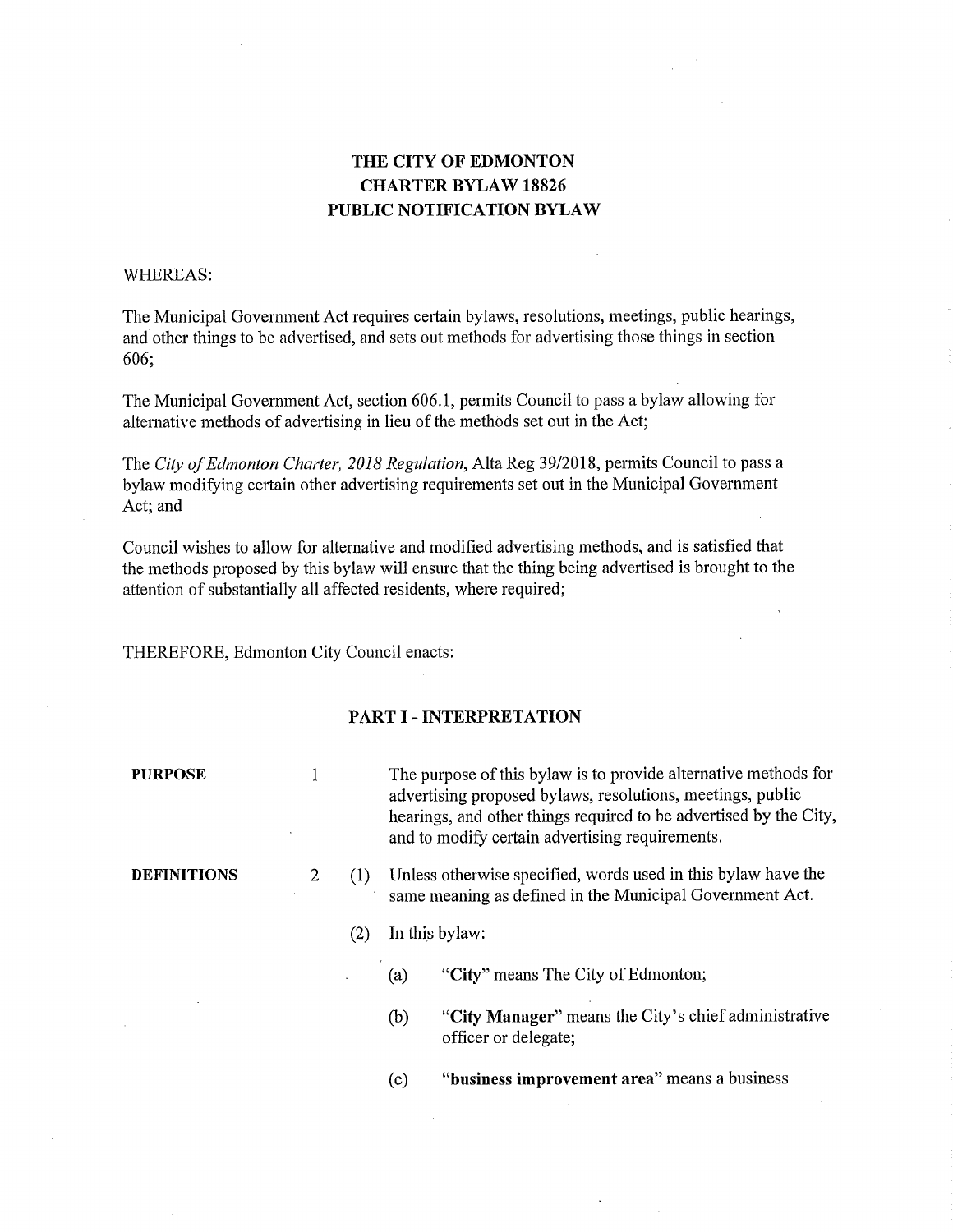improvement area corporation established by the City;

- (d) "legal advertisement" means a notice of a proposed bylaw, resolution, meeting, public hearing, or other thing required to be advertised in accordance with section 606 of the Municipal Government Act;
- (e) "Municipal Government Act" means the *Municipal Government Act,* RSA 2000, c M-26;
- (f) "public work" means a public work or structure referred to in section 534 of the Municipal Government Act;
- (g) "site" means two or more lots that are subject to a single land development application; and
- (h) "tax auction" means a public auction referred to in sections 421(1) or 436.12(1) of the Municipal Government Act.

## RULES FOR 3 The marginal notes and headings in this bylaw are for ease of INTERPRETATION reference only.

### PART II- ADVERTISING METHODS

| <b>ALTERNATIVE</b><br><b>ADVERTISING</b><br><b>METHODS</b> | 4 | Unless otherwise advertised in accordance with the Municipal<br>Government Act, all legal advertisements will be advertised in<br>accordance with this Part.<br>All legal advertisements must be posted on the City's public<br>website at least 10 days before the thing advertised occurs.<br>A legal advertisement that relates to only one lot or site must be<br>sent to all of the following: |  |  |  |
|------------------------------------------------------------|---|-----------------------------------------------------------------------------------------------------------------------------------------------------------------------------------------------------------------------------------------------------------------------------------------------------------------------------------------------------------------------------------------------------|--|--|--|
|                                                            | 5 |                                                                                                                                                                                                                                                                                                                                                                                                     |  |  |  |
|                                                            | 6 |                                                                                                                                                                                                                                                                                                                                                                                                     |  |  |  |
|                                                            |   | each owner of land within 60m of the boundaries of the<br>(a)<br>lot or site by regular mail;                                                                                                                                                                                                                                                                                                       |  |  |  |
|                                                            |   | (b)<br>the Edmonton Federation of Community Leagues; and                                                                                                                                                                                                                                                                                                                                            |  |  |  |
|                                                            |   | if the lot or site is located within a business improvement<br>(c)<br>area, that business improvement area.                                                                                                                                                                                                                                                                                         |  |  |  |

2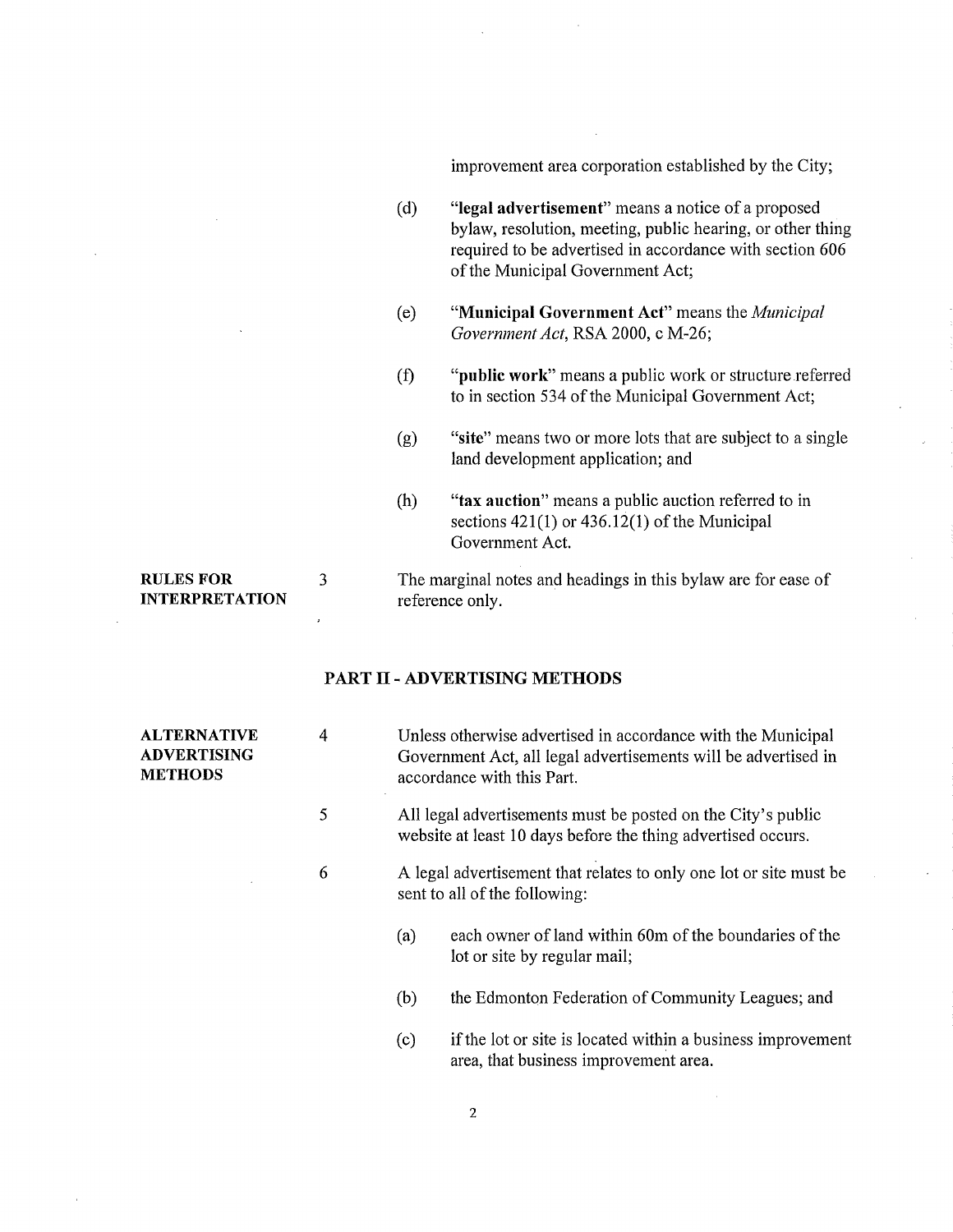- 7 A legal advertisement that relates to more than one lot or site must be:
	- (a) posted in the Edmonton Service Centre; and
	- (b) distributed as a public service announcement to a list of local media outlets maintained by City Manager,

at least 10 days before the thing advertised occurs.

## **PART III - MODIFIED ADVERTISING METHODS**

| <b>TAX AUCTIONS</b> | 8 | A tax auction must be advertised either: |                                                                                                                                                                                                                                                                                                                                                        |                                                                                                                                                                                                     |  |  |  |  |
|---------------------|---|------------------------------------------|--------------------------------------------------------------------------------------------------------------------------------------------------------------------------------------------------------------------------------------------------------------------------------------------------------------------------------------------------------|-----------------------------------------------------------------------------------------------------------------------------------------------------------------------------------------------------|--|--|--|--|
|                     |   | (a)                                      | in one issue of the Alberta Gazette, not less than 40 days<br>and not more than 90 days before the date on which the<br>tax auction is to be held, and in one issue of a newspaper<br>having general circulation in the municipality, not less<br>than 10 days and not more than 20 days before the date<br>on which the tax auction is to be held; or |                                                                                                                                                                                                     |  |  |  |  |
|                     |   | (b)                                      | on the City's website not less than 10 days before the<br>date on which the tax auction is to be held.                                                                                                                                                                                                                                                 |                                                                                                                                                                                                     |  |  |  |  |
| <b>PUBLIC WORKS</b> | 9 |                                          | Within one year after a construction completion certificate is<br>issued for the construction or erection of a public work:                                                                                                                                                                                                                            |                                                                                                                                                                                                     |  |  |  |  |
|                     |   | (a)                                      | every owner that abuts the land on which the public work<br>is situated must be provided with a notice that                                                                                                                                                                                                                                            |                                                                                                                                                                                                     |  |  |  |  |
|                     |   |                                          | (i)                                                                                                                                                                                                                                                                                                                                                    | identifies the public work,                                                                                                                                                                         |  |  |  |  |
|                     |   |                                          | (ii)                                                                                                                                                                                                                                                                                                                                                   | gives the date of completion, and                                                                                                                                                                   |  |  |  |  |
|                     |   |                                          | (iii)                                                                                                                                                                                                                                                                                                                                                  | states that claims for compensation under section<br>534 of the Municipal Government Act must be<br>received within 60 days after the notice is<br>published in accordance with subsection (b); and |  |  |  |  |
|                     |   | (b)                                      |                                                                                                                                                                                                                                                                                                                                                        | a notice of completion of the public work must be posted<br>on the City's public website or placed in a newspaper                                                                                   |  |  |  |  |

3

 $\mathbf{r}$ 

circulating in the City.